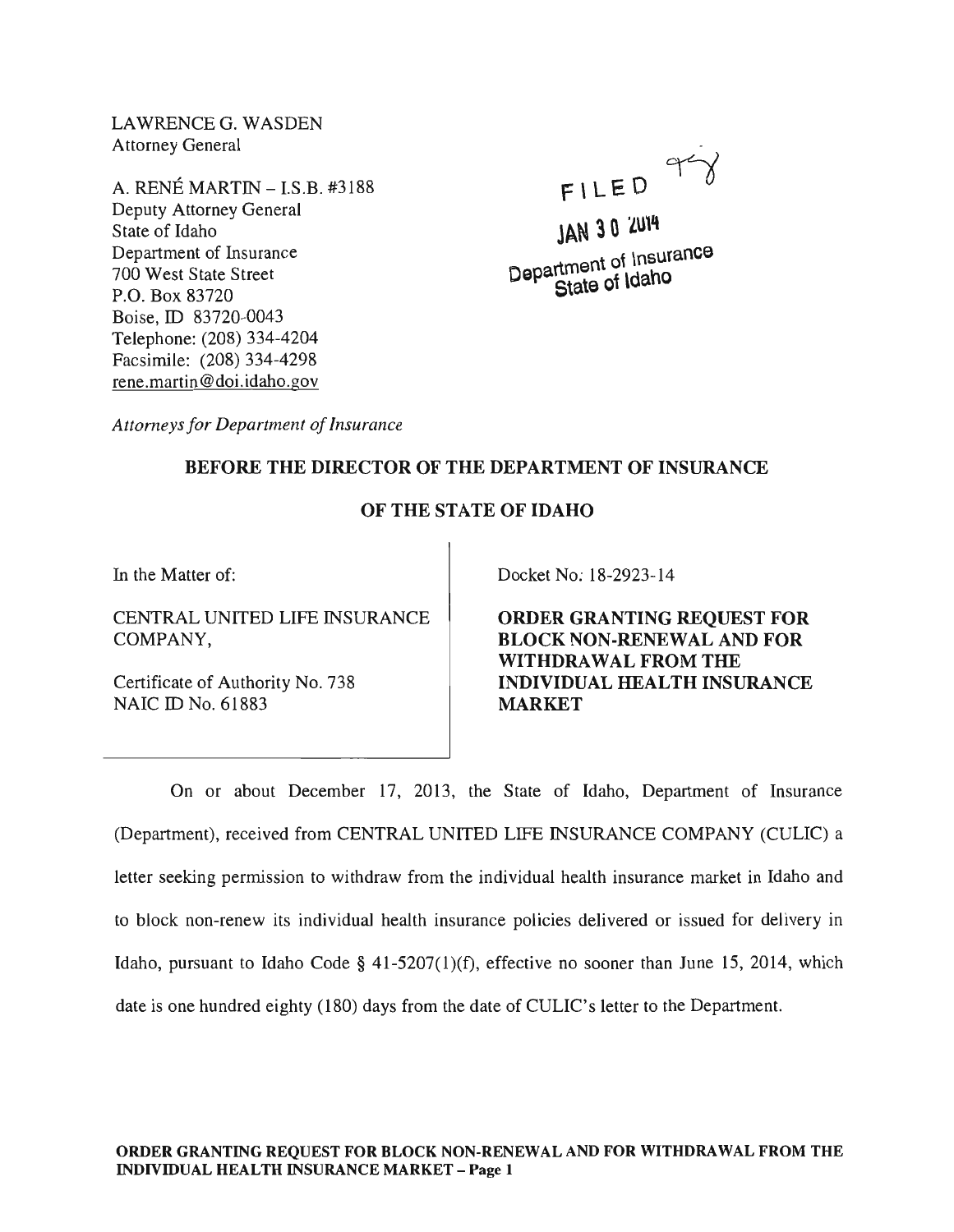CULIC represents to the Department that such change will affect one Idaho policyholder and that CULIC will provide a minimum of one hundred eighty (180) days' written notice to such policyholder of its intent to non-renew the subject policies.

CULIC further represents that it intends to withdraw from the individual health insurance market in Idaho and acknowledges that, pursuant to Idaho Code § 41-5207(2), it will be prohibited from offering and writing any new individual health insurance plan in Idaho for five (5) years from December 17,2013, the date of CULIC's notice to the Department, as referenced above.

The proposed block non-renewal appears to comply with the notice requirements set forth in Idaho Code §§ 41-1841(1) and 41-5207(1)(f).

The Director, having reviewed the foregoing and the requirements of Idaho Code §§ 41- 1841 and 41-5207, and good cause appearing therefor;

NOW THEREFORE, IT IS HEREBY ORDERED that CULIC is authorized, pursuant to Idaho Code §§ 41-1841 and 41-5207(1)(f), to effectuate a block non-renewal of all of its individual health insurance policies in Idaho, effective no sooner than June 15, 2014, which change will affect one Idaho policyholder. FURTHER, CULIC shall provide written notice of not less than one hundred eighty (180) days to any Idaho policyholders that may be affected by the non-renewals authorized by this order, in accordance both with the notice provisions included in the company's applicable insurance policies and with the requirements of Idaho Code § 41- 5207.

IT IS HEREBY FURTHER ORDERED that CULIC is prohibited from offering and writing any new business in the individual health insurance market in Idaho prior to December 17,2018, pursuant to Idaho Code § 41-5207(2).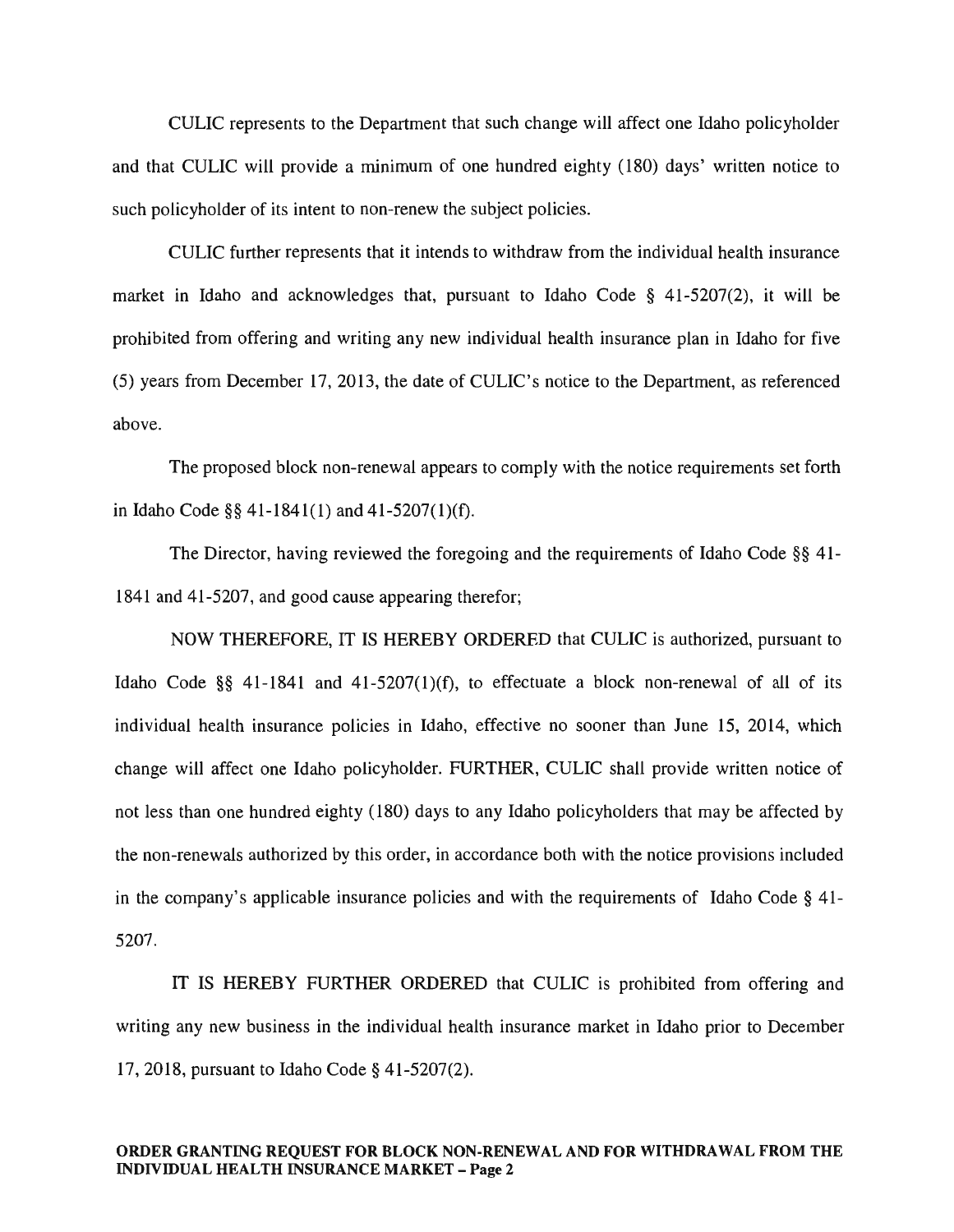THIS ORDER is a final order of the Director and is EFFECTIVE IMMEDIATELY. DATED this  $30$  May of January, 2014.

> STATE OF IDAHO DEPARTMENT OF INSURANCE

William feal **WILI** Director

## NOTIFICATION OF RIGHTS

This is a final order of the Director. Any party may file a motion for reconsideration of this final order within fourteen (14) days of the service date of this order. The agency will dispose of the petition for reconsideration within twenty-one (21) days of its receipt, or the petition will be considered denied by operation of law. *See* Idaho Code § 67-5246(4).

Pursuant to Idaho Code §§ 67-5270 and 67-5272, any party aggrieved by this final order or orders previously issued in this case may appeal this final order and all previously issued orders in this case to district court by filing a petition in the district court of the county in which:

- i. A hearing was held,
- ii. The final agency action was taken,
- iii. The party seeking review of the order resides, or operates its principal place of business in Idaho, or
- iv. The real property or personal property that was the subject of the agency action is located.

An appeal must be filed within twenty-eight (28) days of (a) the service date of this final order, (b) an order denying petition for reconsideration, or (c) the failure within twenty-one (21) days to grant or deny a petition for reconsideration, whichever is later. *See* Idaho Code § 67